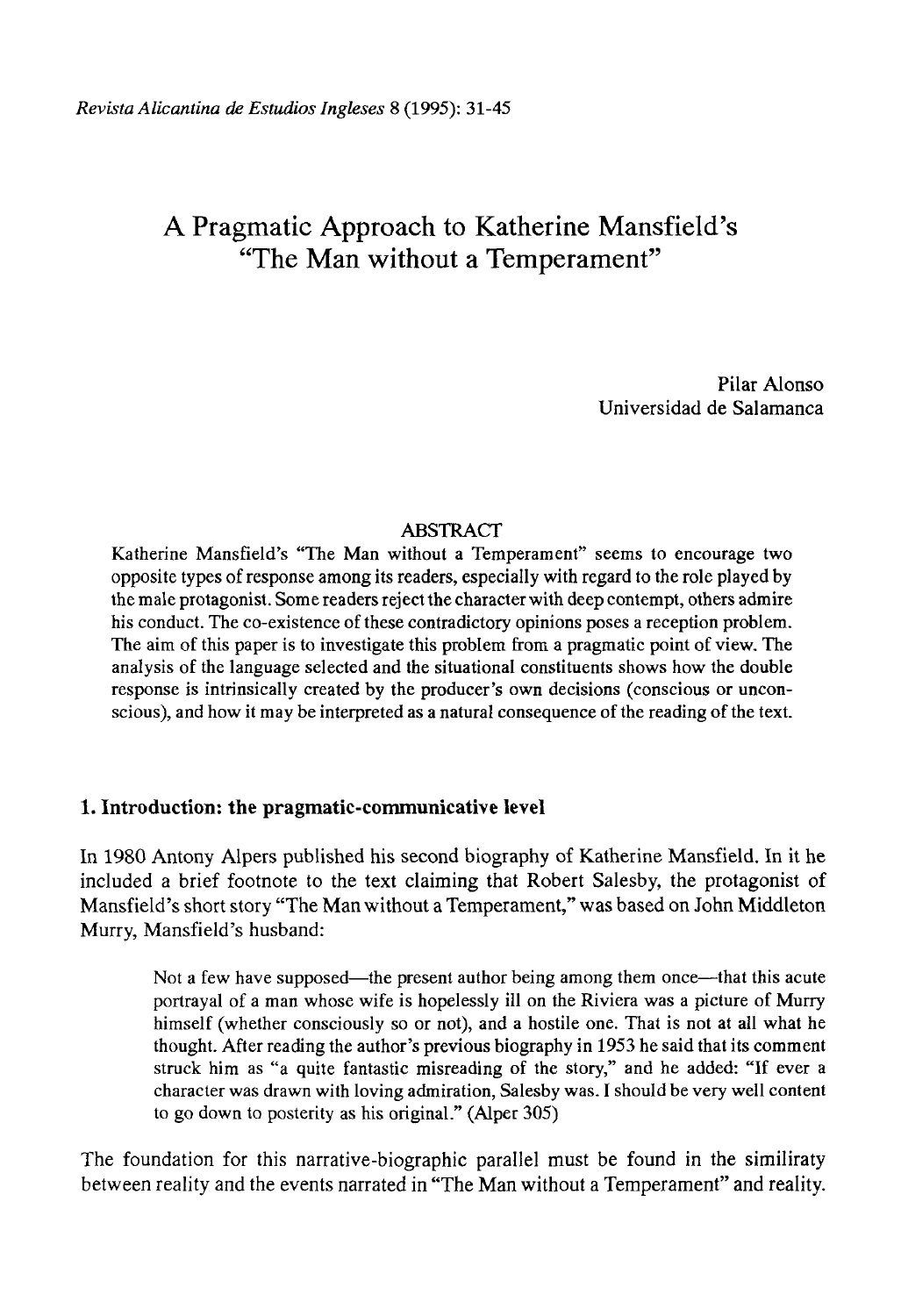In the story, the female protagonist suffers from a fatal illness. Her doctor strongly recommends that she should leave England accompanied by her husband in search of a warmer climate. When Mansfield wrote "The Man without a Temperament" in Ospedaletti, Italy, in 1920, she was badly affected by tuberculosis, a disease which was to result in her death three years later. During her illness, Mansfield's curative trips to the Continent were constant. Sometimes Middleton Murry accompanied her.

In theory, we should not attach much importance to Alpers and Murry's words. They express nothing but the opposite opinions of two persons about a fictional character, even if both men have, for different reasohs, expert knowledge of Mansfield's life and work, and the character is the protagonist of one of the author's most enigmatic and best constructed short stories. However, it is an interesting fact that the división of opinions ("hostile" vs. "loving admiration") recurs again and again among readers in their response to the character. I have often used "The Man without a Temperament" in my gradúate courses on Literary Discourse Analysis and both judgements always appear: there are those who think that Salesby's portrait is drawn with amability and understanding, while others believe his attitude towards his wife's misfortune is cold and insensitive, and henee reprovable.

The situation poses a pragmatic problem. On the one hand, it involves conditions of reception: the readers' divided attitude towards the textual contents. On the other, it concerns aspeets related to production itself, that is, which of the two positions would be more faithful to the writer's own feelings or intention. From a literary point of view this may be irrelevant. From a pragmatic perspective the issue becomes a challenge.

In his article "Text and Sentence in Discourse Planning" de Beaugrande defends a broad visión of pragmatics based on the following categories: (1) the producer's intention and motivation, (2) the discursive action or macro-speech act realized in the text, (3) the effect the textual contents has on the receiver. Accepting de Beaugrande's view implies understanding pragmatics as "the investigation of correlations between the systemic factors of a communicative situation—e.g. intentions, needs, plans, goals, knowledge, beliefs, attitudes, codes of behavior, past experience—and the actual manifestations of language" (468). If we are willing to assume these principies, and also that, among its other possible functions, the literary text is a linguistic unit with the capacity to establish communicative interaction between producer and receiver, then, a pragmatic analysis of the literary text would provide the means to obtain relevant data concerning the participants in the communicative act and the peculiarities of their interaction with the text (de Beaugrande *Critica! Discourse* 7; Alonso "The Semantics and Pragmatics" 320). Given the specific conditions of literary communication (e.g. absence of the producer), these pragmatic aspeets: intention, motivation, action, and effect, are accessible to the analyst only through detailed observation of the linguistic components of the text.

Jon K. Adams confirms the importance of language analysis on the evaluation of the pragmatic constituents of a literary text, stating that the fiction writer is not the direct agent of communication. On the contrary, the author communicates indirectly through the linguistic material selected for his/her narrator and characters: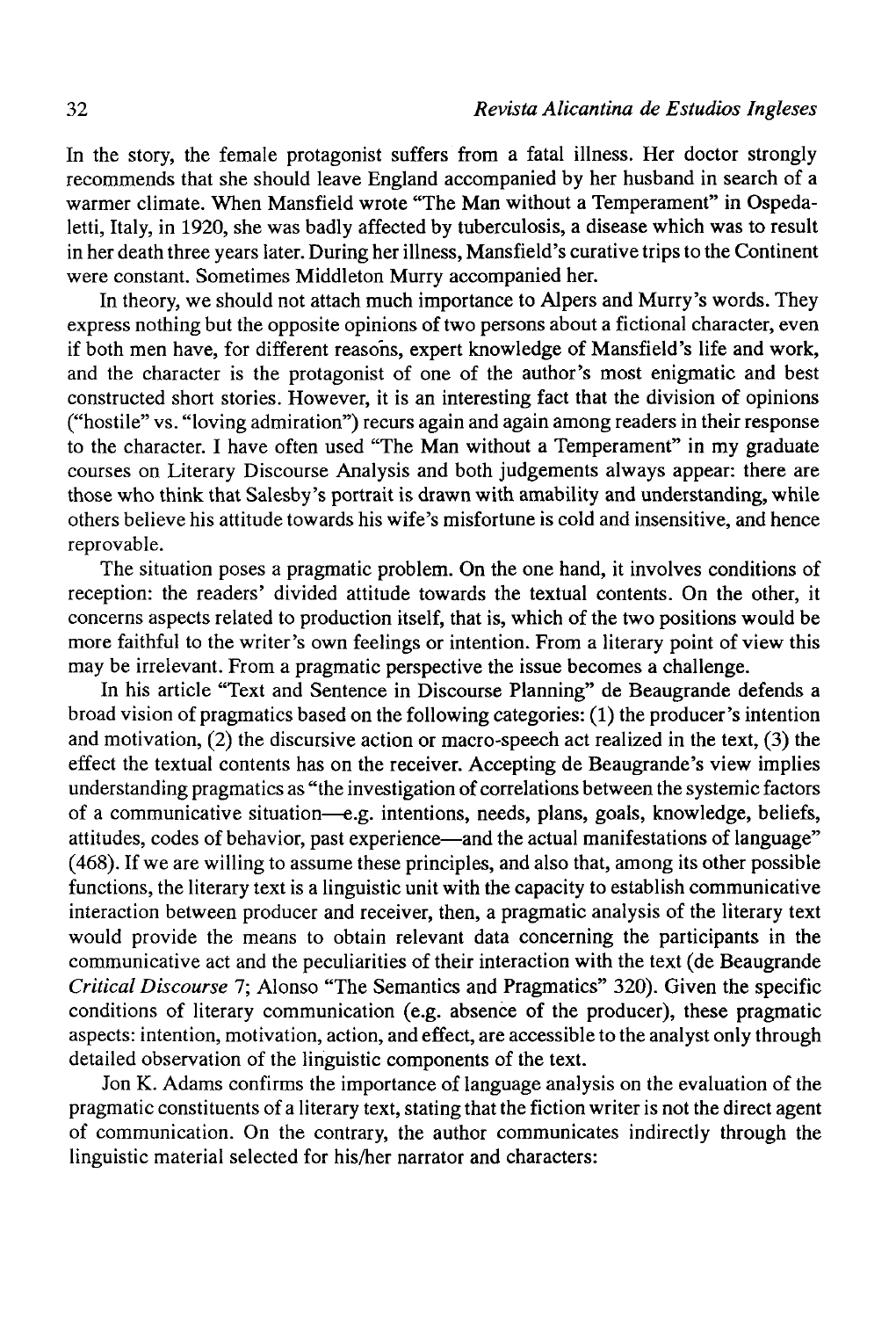... the only rhetorical method that would allow the writer to manipulate his fictional speaker from within the communicative context seems to be through selection, because selection of material does not in itself require the writer to be a speaker. *(Pragmatics and Fiction* 61)

Thus, an analysis of the language selected becomes first hand material for the reader in searching for the writer's possible intentions. In Mansfield's case this procedure is more accurate, if one might say so, because we know of the meticulousness with which she chose each and every word, even the sounds, of her literary creations. Mansfield herself spoke about the process of language selection as her "method" in her comments on "Miss Brill," a short story published in 1920, just eight months after "The Man without a Temperament." These are her words in a letter to Richard Murry, dated January 17,1921:

It's a very queer thing how craft comes into writing. I mean down to details. Par exemple, In "Miss Brill" I choose not only the length of every sentence, but even the sound of every sentence. I choose the rise and fall of every paragraph to fit her on that day at that very moment. After I'd written it I read it aloud—numbers of times—just as one could *play over* a musical composition—trying to get it nearer and nearer to the expression of Miss Brill—until it fitted her.

Don't think I'm vain about the little sketch. It's only the method I wanted to explain. I often wonder whether other writers do the same—if a thing has really come off it seems to me there musn't be one single word out of place, or one word that could be taken out. That's how i AIM at writing. It will take some time to get anywhere near there. (Mansfield, *Letters andJournals* 213)

It shouldn't be forgotten that another source of information, this time direct, is provided by those linguistic items placed outside the boundaries of the fiction world. The title, notes, epilogues, etc. that precede or follow the actual text belong to the writer as speaker, and function, for the analyst, as important evidence of the writer's intentionality (Alonso "The Literary Text Type" 71).

From all this, we can conclude that both the analysis of the language selected by Mansfield for her narrator and her characters, and the consideration of the title she chose for her story will prove valuable paths for approaching her own attitude towards the text. By analysing these elements we will try to discover why "The Man without a Temperament" gives rise to that double response among its readers. I could anticípate the hypothesis that this is so, precisely because the two contradictory positions of sympathy and rejection are inextricably linked in the language of the text. If we make use of that pragmatic intersection which, according to Ricouer, exists between the narrative world and the real world, we might find the origin of the narrative conflict in the author's own state of mind at the moment of writing: her confusión, agony, and indecissiveness (Ricouer *Du texte a l'action).* The fact that Mansfield chose to write about a subject deeply related to her extreme situation supports this view (see Appendix).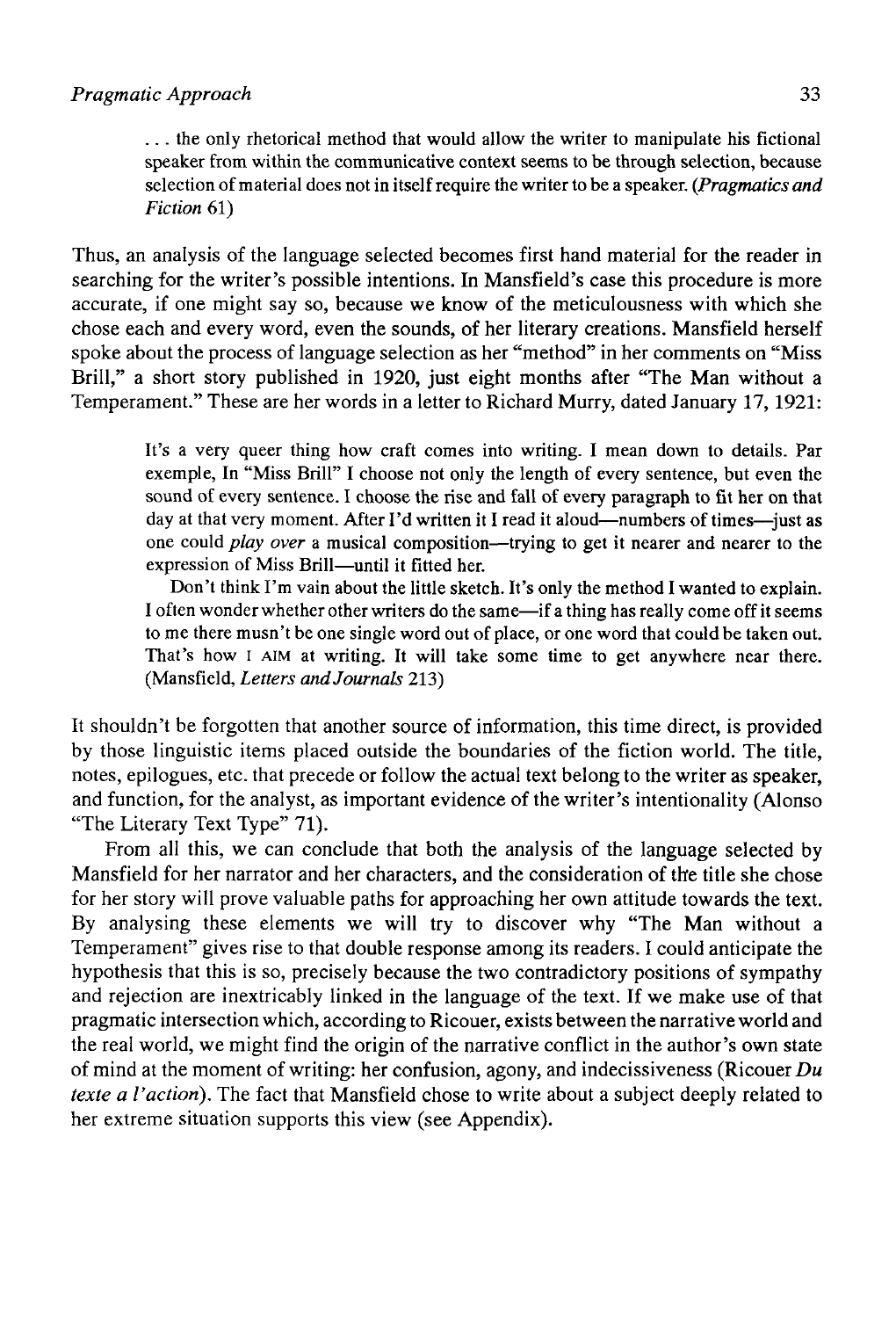## **2. The language selection**

A first approach to the language used by the speakers in "The Man without a Temperament" (narrator and characters) leads us to distinguish four textual worlds, each with its own characteristics. The order in which we enumerate them is the order in which they appear: (1) the narrator, (2) the English-speaking characters, (3) Salesby, the protagonist, and his wife, (4) the characters native to the place where the action occurs. At a global level, they all interact; but, locally, Mansfield has made them totally autonomous. Cohesión is achieved through the narrative voice, and a trait common to all groups involved is their attitude towards Salesby, the protagonist and centre of the narration. We have direct evidence of this character's crucial role when we investígate the title of the story. Originally it was titled "The Exile" (Alpers 305). The change from "The Exile" to "The Man without a Temperament" is significant because it reveals how Mansfield moved the focus of attention from the situation to the male protagonist. The first title involved both the male and female characters and their very negative circumstances. The second not only presupposes Robert Salesby's importance, it also passes judgement on his character.

A brief analysis of the final title shows how it incorporates the two contradictory elements mentioned above. On the one hand, the protagonist is made a prototype by using the generic "The Man"; on the other, he is deprived of one of the most essential features of a human being: "without a Temperament." According to the dictionary, "your temperament is your basic nature, especially as it is shown in the way that you react to situations or to other people" *(Collins Cobuild).* This is how the title—which in this case is the only direct link the reader can establish with the author—not only imposes attention on a character, but also marks him negatively. In view of this, it does not seem arbitrary that Salesby and his attitude towards the narrative situation soon domínate the discussion. The conflicting components are ímplicit in the title which functions efficiently as macrostructure of the text (Brown and Yule, *Discourse Analysis* 71-73). From the very beginning, the author places the reader in the middle of the problem we have recognized as pragmatic. The next step must be to confirm if this early interpretation actually matches the information in the story.

As a matter of fact, this contrast exists everywhere in the narration. Each narrative world receives a specific linguistic treatment. The author uses language masterly to indirectly emphasize the distance which separates them. On one side there are the Englishspeaking characters, on the other, the local characters. In contrast with them all Mansfield creates the Salesbys, who by no means can be treated as a single unit. The clues are obtained when we compare the distinct worlds and analyse their differences.

## **3. The narrator**

The narrator is omnipresent and decissive in the organization of the textual structure. The relation she holds with all characters is impartial, respectful, and detached. The protagonist and his wife are always impersonally referred to as "he" and "she." The secondary characters are given labels and converted into prototypes, as in the title. Thus we have "the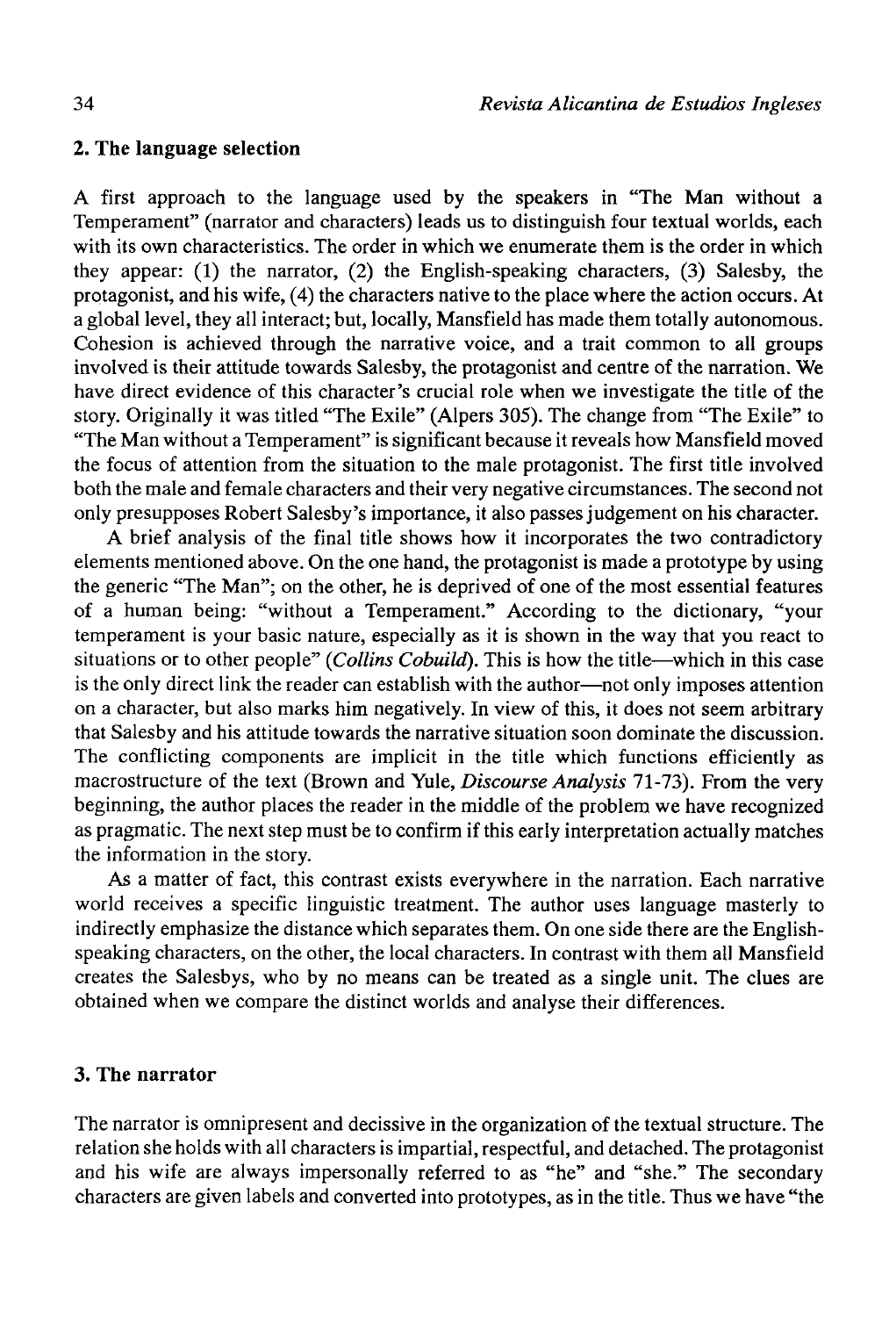Two Topknots," "the American Woman," "the servant girl," "the Honey Moon Couple," "the General and Countess," and "the driver." It is interesting to note how the Englishspeaking characters are capitalized, while the locáis, of a lower social rank, are not.

From the very first sentence on ("He stood at the hall door .. . his glance travelled coolly deliberately  $\dots$  " 162), the narrative point of view walks side by side with the protagonist. Only on two occasions does it move away from him, for a very short span, to merge, first, with one of the secondary characters: "The American Woman" (162, 11. 14-17), then, with Mrs. Salesby (168, 11.12-16). In both cases, it turns to free indirect speech (stream of consciousness) to allow the reader into the characters' mind. Accordingly, and excepting the dialogues, which we will study associated to the different characters, the story uses third person narration to relate in full detail all that surrounds the protagonist, what he sees or should see if his attitude were not aloof and insensitive to any reality different from his and his wife's. This aloofness is marked in the story in two different ways: linguistically, by the recurrent use of negative constructions to describe aspects of the protagonist ("But he saw nothing" [162], "But he gave no sign" [163], "No answer" [163], "He wasn't there" [166], etc.); pragmatically, by a total absence of communicative interaction with anybody of the protagonist's present moment but his wife. The negative treatment consistently given to the character reinforces the idea activated by the title. These are elements which gradually shape and influence the reader's response.

It is important to note, however, that the narrative voice acquires different qualities in different situations. The author modifies the tone of the narration, its rhythm, and the selection of language to suit the characters and the categories they represent. The contrast created provides the necessary information in an indirect way: nothing is spelled out. The narrator carefully draws a first sketch of every character (or every two characters when they are a couple: "The Two Topknots," "The Honey Moon Couple"), and the features chosen for each composition remain unaltered throughout the narration. Let's see how it works with "The Honey Moon Couple." This is how they are introduced in the story:

Half striding, half running, carrying a basket between them and rods and lines, they carne up the drive, up the shallow steps.

"My! have you been out fishing?" cried the American Woman.

They were out of breath, they panted: "Yes, yes we have been out in a little boat all day  $\ldots$ "

They were a very dark young couple—black hair, olive skin, brilliant eyes and teeth. He was dressed "English fashion" in a flannel jacket, white trousers and shoes. Round his neck he wore a silk scarf; his head with his hair brushed back, was bare. And he kept mopping his forehead, rubbing his hands with a brilliant handkerchief. Her white skirt had a patch of wet; her neck and throat were stained a deep pink. When she lifted her arms big half-hoops of perspiration showed under her arm-pits; her hair clung in wet curls to her cheeks. She looked as though her young husband had been dipping her in the sea and fishing her out again to dry in the sun and then—in with her again—all day... $(166)$ 

The language selected to represent what is expected of these typical newlyweds consists, first, of a recurrent use of duals and double enumeration ("half striding, half running,"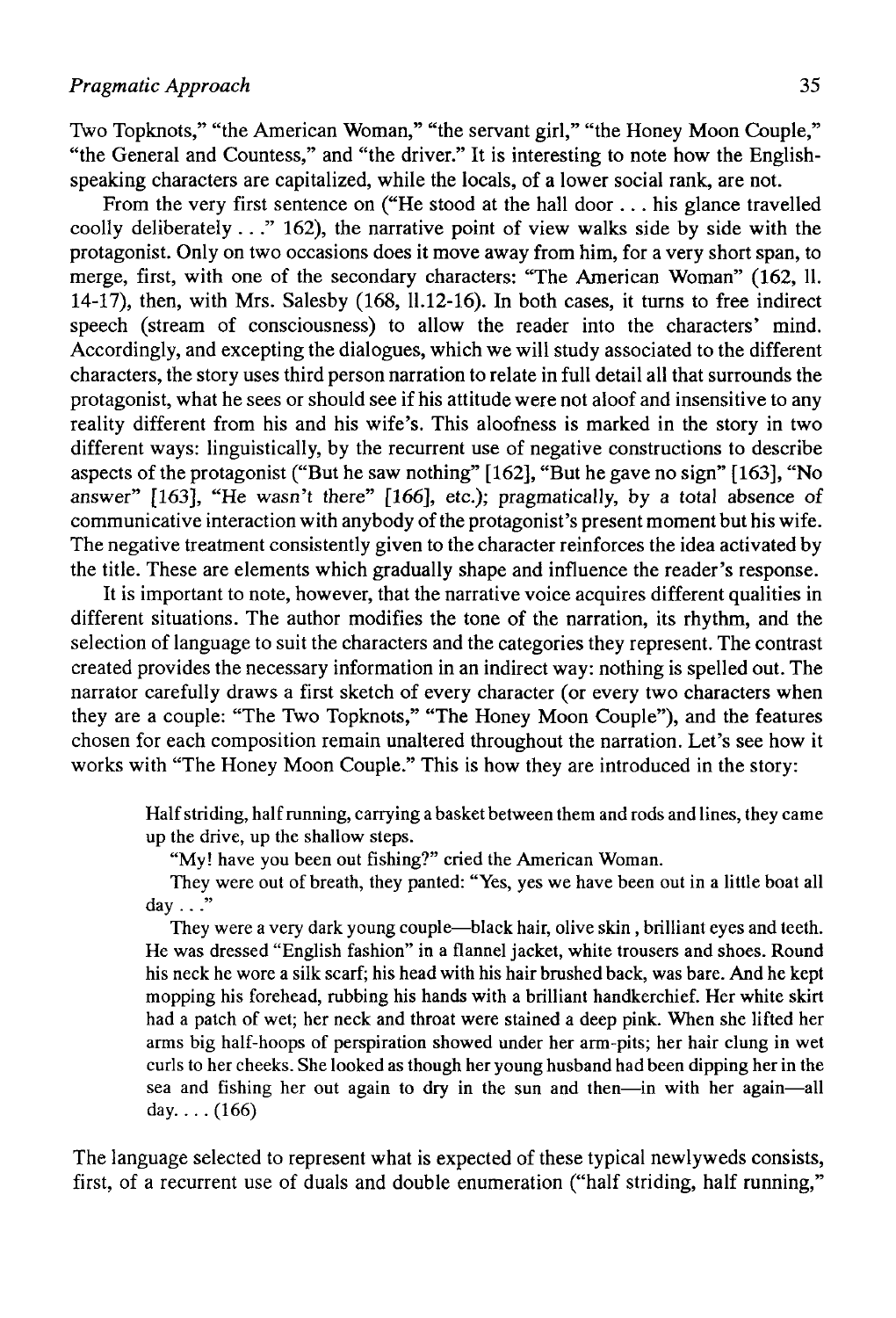"between them," "rods and lines," "up the drive, up the shallow steps," "they were out of breath, they panted," "Yes, yes"); second, of action verbs in the progressive aspect ("striding," "running," "carrying," "fishing," "mopping," "rubbing," "dipping," "fishing"). Mansfield introduces both devices to achieve the rythmic swinging effect with which she marks the couple.

But the function assigned to "The Honey Moon Couple" in the story is not limited to their presence in the well-known literary world of English-speaking visitors to warm Mediterranean countries, a genre certainly quite popular at the time. Their healthy and youthful appearance, their tan, their feeling of happy exhaustion after so much physical activity are used by the writer to stress the differences between the young couple and the Salesbys. Actually, the language chosen for "The Honey Moon Couple" is similar to the narrative mode applied to Salesby when he is alone, either in the present time of the narration or in the flashbacks which take him back to his oíd London routine. But the contrast notably increases when the style used for "The Honey Moon Couple" is compared with the treatment both Salesbys receive as a couple. It is then that the heavy burden of the wife's disease marks both characters. The slowness of her movements, her extreme pallor turns her husband's vitality into impervious rigidity. This is what earns him a reproachful attitude from characters and readers alike. Let's see now how the technique of similarities and contrasts works.

When the story begins Salesby, deep in thought, awaits his wife's arrival. "The American Woman" and the "Two Topknots" look at him astonished and sceptical:

The other tables were empty. A glance passed between the American and the Topknots. She gave a foreign little shrug, they waved an understanding biscuit. But he saw nothing. Now he was still, now from his eyes you saw he listened. "Hoo-e-zip-zoo-oo!" sounded the lift. The iron cage clanged open. Light dragging steps sounded across the hall, coming towards him. A hand, like a leaf, fell on his shoulder. A soft voice said: "Let's go and sit over there—where we can see the drive. The trees are so lovely." And he moved forward with the hand still on his shoulder, and the light, dragging steps beside his. He pulled out a chair and she sank into it, slowly leaning her head against her back, her arms falling along the sides.

"Won't you bring the other up closer? It's such miles away." But he did not move. (162-63)

This excerpt shows Salesby's strange detachment from all the other characters, who, in return, look at him with unmistakeable contempt ("A glance passed between the American and the Topknots. She gave a foreign little shrug, they waved an understanding biscuit"). It also shows the attentive, but cold, expectation with which the protagonist meets his wife. And, most of all, it displays the extreme care with which the language used to describe Mrs. Salesby's entrance is selected: the lift is an "iron cage," the recurrent alliteration of the "1" and "s" sounds mark her with sad and poetic weakness ("Light dragging steps sounded across the hall . . . A hand, like a leaf, fell on his shoulder. A soft voice said: 'Let's go and sit over there  $\dots$ . The trees are so lovely  $\dots$ ' the hand still on his shoulder, and the light, dragging steps beside his  $\dots$  she sank into it, slowly leaning her head  $\dots$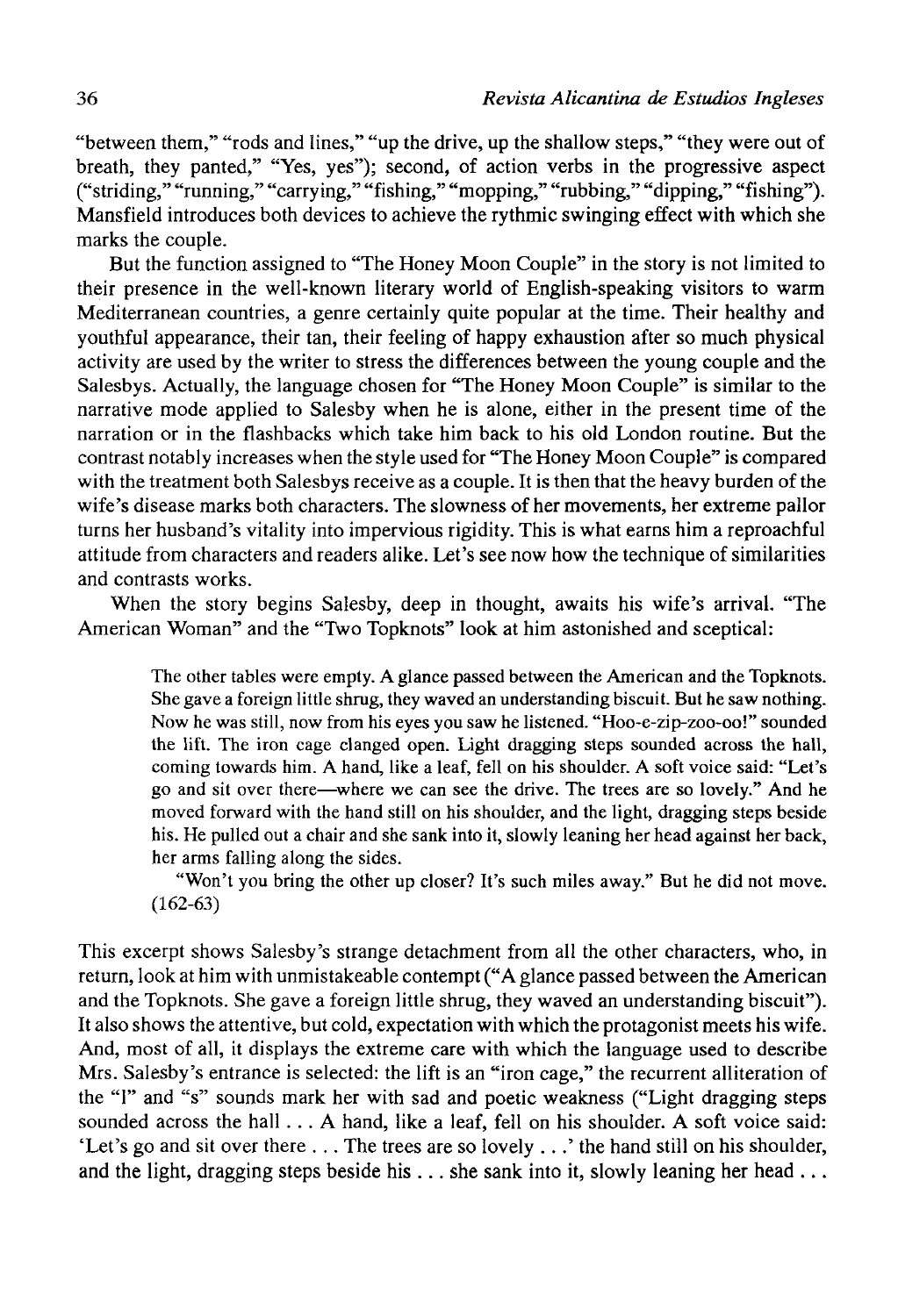her arms falling along the sides . . . 'It's such miles away'"). These features will be sustained throughout the story so consistently that they become disquieting.

In this way, the writer creates an eloquent semantic field around Mrs. Salesby, which activates the reader's curiosity towards her personality. Mansfield does not reveal how desperate her situation is until the very end of the story (see the last flashback: "In his study. Late summer ... " [173-74]). Before, she only suggests, thus allowing the reader to infer but never confirm the real state of things. This absence of definition early in the text causes ambiguity to which the reader reacts in many ways. There may be sympathy towards such a fragüe character, or repulsión when the tyranny which she apparently imposes on her caring husband is considered. Another possible response is a strong dislike of the husband, because, even if he is caring, he is also distant, even hostile. Contrast becomes relevant again in the following scene, when Salesby momentarily leaves his wife alone, and goes to their room to get the shawl she has forgotten upstairs:

"Where's your shawl?" he asked.

"Oh!" She gave a little groan of dismay. "How silly I am, I've left it upstairs on the bed. Never mind. Please don't go for it. I shan't want it, I know I shan't".

"You'd better have it." And he turned and swiftly crossed the verandah into the dim hall with its scarlet plush andgilt furniture—conjuror's furniture—its Notice of Services at the English Church, its green baize board with the unclaimed letters climbing the black lattice, huge 'Presentation' clock that struck the hours at the half hours, bundles of sticks and umbrellas and sunshades in the clasp of a brown wooden bear, past the two crippled palms, two ancient beggars at the foot of the staircase, up the marble stairs three at a time, past the life size group on the landing of two stout peasant children with their marble pinnies full of marble grapes, and along the corridor, with its piled-up wreckage of oíd tin boxes, leather trunks, canvas holdalls, to their room. (163)

The last paragraph is a long sentence which signals through syntax the differences that exist between the true Salesby and the Salesby trapped in his wife's sickness. As soon as he goes away from her, the rhythm changes ("he turned and swiftly crossed the verandah"), he climbs the stairs rapidly, with surprising agility, and youthful impatience ("past...up...past...three at a time"). Now the style reminds the reader of "the Honey" Moon Couple" ("they came up the drive, up the shallow steps" [166]). Mansfield will use this device for Salesby whenever he is alone. For example, when he leaves his wife to go for a walk ("On—on—past the finest villas .. . past the public gardens ... " [169]); or in the second flashback when he remembers going back home in London ("Over the gate, across a field, over the stile, into the lane, swinging along in the drifting rain and dusk" [170]). These differences are meticulously built into the narration with no explicit explanation. The result is that Salesby's double image confuses the reader, who is forced to question his nature. This is how the pragmatic difficulty we have been tracing is created. The contradictions within the protagonist are reinforced by two external factors: first, the very negative opinión the English-speaking characters have of him, and, second, his wife's loving admiration. We will discuss this in the following sections.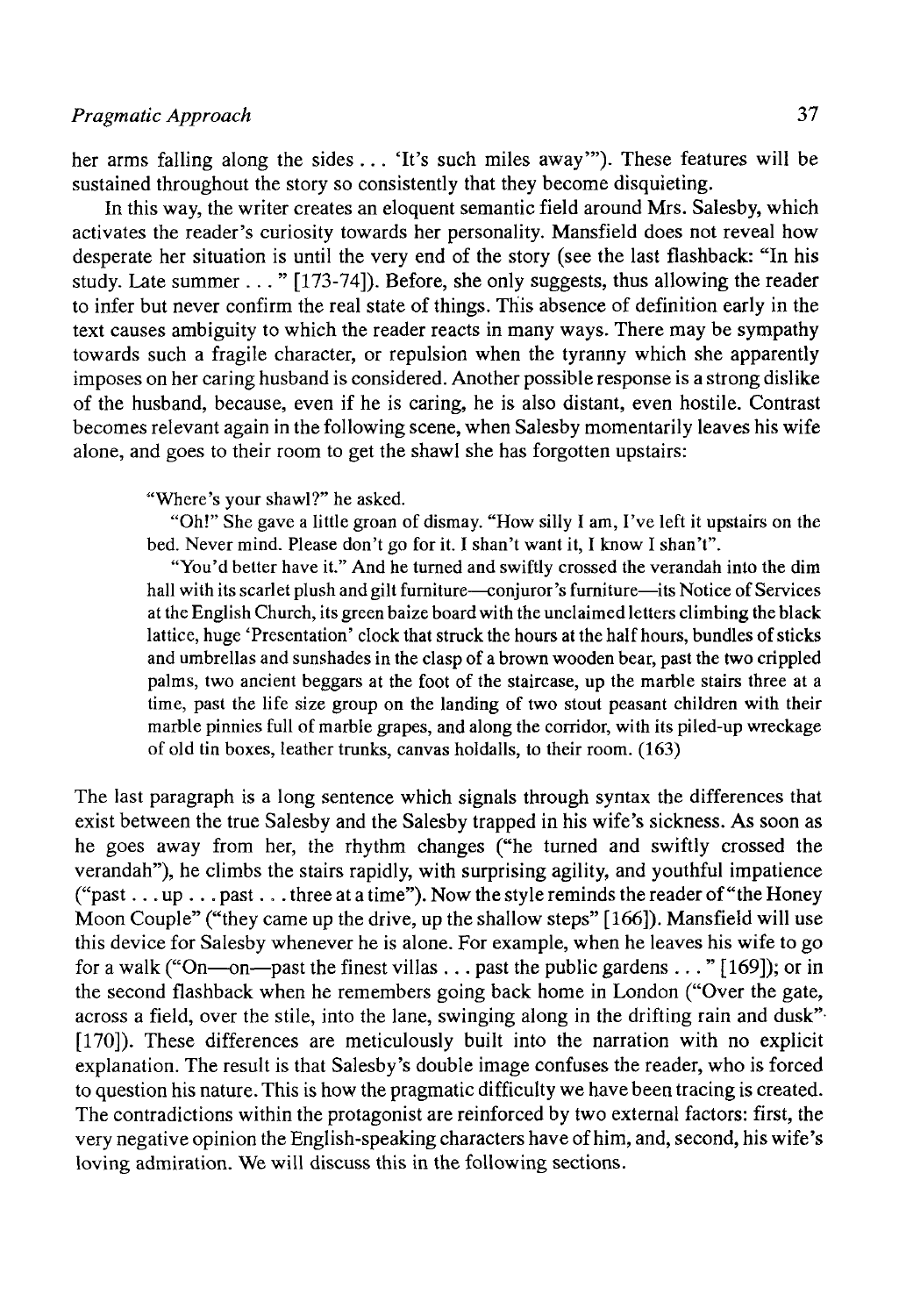#### **4. The English-speaking characters**

The narrator introduces the English-speaking characters always as components of a situation which has the protagonist at its centre. Except for "The Honey Moon Couple," none of them is given autonomy of action. On the contrary, they are treated as if they were objects in a still life. This effect is achieved by the recurrent use of place and frequency adverbs, as in the following quotes: "Over in the corner sat the Two Topknots, drinking a decoction they always drank at this hour" (162); "The American Woman sat where she always sat against the glass wall" (162); "A carriage carne bowling along driving towards the Excelsior. In it sat the General and Countess, they had been for his daily airing" (169).

The characters are drawn static and negative, fairly umpleasant. They become liveless types who are made repugnant to the reader. The feeling they provoke is not so much of uneasiness or strangeness, as with the protagonist, but of real disgust. For instance, "The Two Topknots" drink a "decoction" described as "something whitish, greyish," and "their two coils of knitting" are compared to "two snakes." Another good example is the creeper that grows against the glass wall. On page 167, the narrator describes this plant as "a great gaudy creeper, orange splashed with jet, sprawled against the wall." But the first visión the reader has been given of it is an upsetting image filtred through the distorted mind of "The American Woman." For "The American Woman," the plant is "a great creeping thing with wide open purple eyes that pressed—that flattened itself against the glass hungrily watching her. . ." (162). "The General and Countess" do not escape Mansfield's cruel treament either. In their first narrative encounter with the protagonist—and the reader: "the Countess .. .just had time tonudge the General" and "said spitefully," while "The General gave a loud caw and refused to look" (169). Mansfield's technique of contrast also serves to cali the reader's attention towards these negative aspects. While the English-speaking characters are motionless ("sat"/"always" [162]), animalized ("caw" [169, 172]), rude ("picking her ear with a knitting needle" [166], "darted out," "bawl" [171]), irrational ("a great creeping thing . .. hungrily watching her" [162]), the objects, the sculptures are treated much more gently, almost as if they were human ("the life-size group on the landing of two stout peasant children with their marble pinnies full of marble grapes" [163]).

These characteristics are a constant with the English-speaking characters, whose role is to provide a typical idiosyncratic background to the central situation. Also peculiar to them is the very negative opinion they all have of Salesby. We find an example in the way "the American Woman" and "the Two Topknots" react when the protagonist is caring for his invalid wife:

> "Will you be warm enough?" "Oh, quite." "Sure?"

"Well," she put her hand on his arm "perhaps"—and gave his arm the faintest pressure—"it's not upstairs, it's only in the hall—perhaps you'd get me my cape. Hanging up."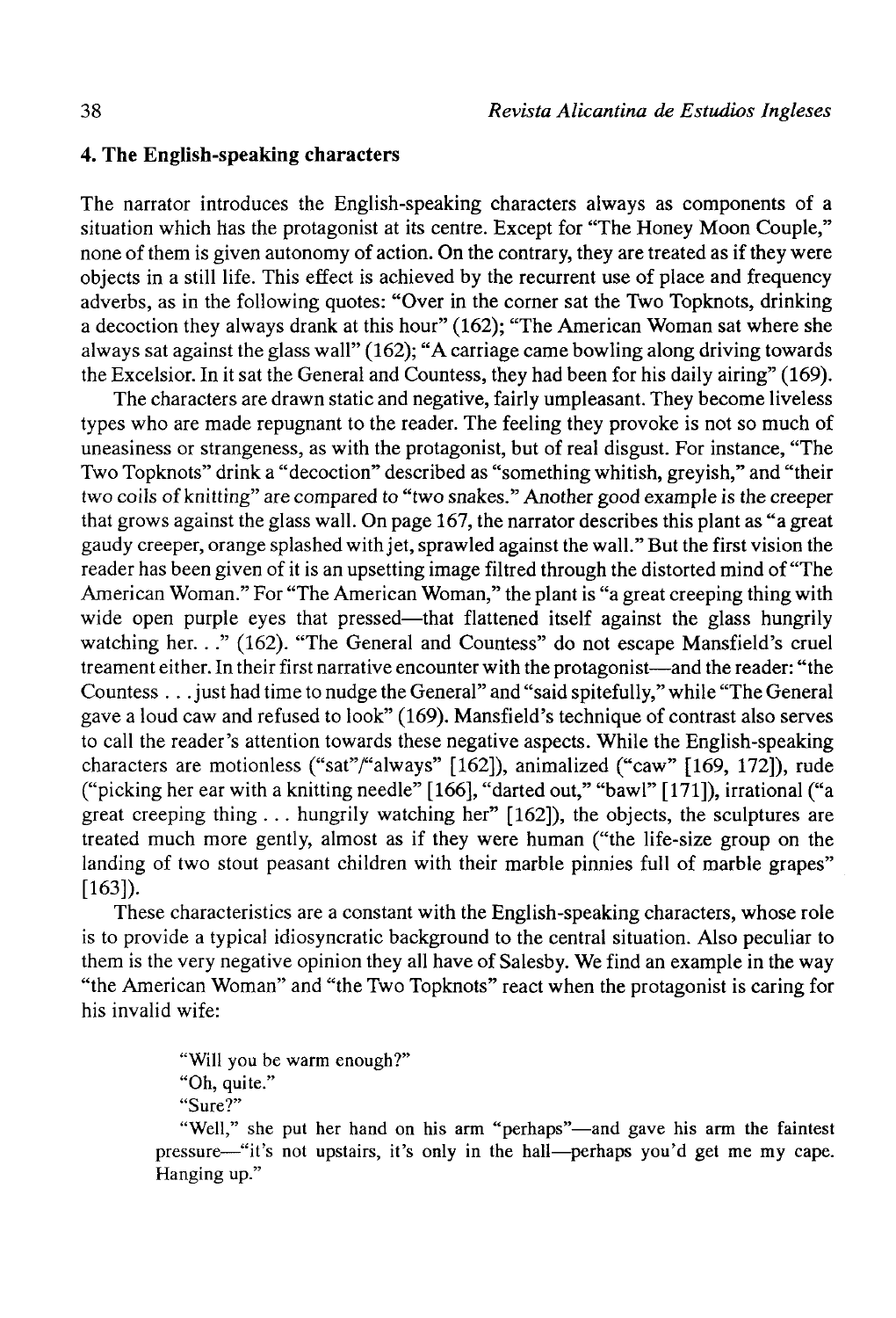He carne back with it and she bent her small head while he dropped it on her shoulders. Then very stiff, he offered her his arm. She bowed sweetly to the people of the verandah while he just covered a yawn, and they went down the steps together.

*"Vous avez voo gal"* said the American Woman.

"He is not a man," said the Two Topknots, "he is an ox. I say to my sister in the morning and at night when we are in bed, I tell her—No man is he, but an ox!" (167)

The judgement is cruel. Just like the author uses the narrator to dehumanize these Englishspeaking characters in a clear sign of hostility towards them, they, in return, revenge themselves on the protagonist, depriving him of both his human rank and his essence ("No man is he—but an ox!"). The relation between this criticism and the title of the story: "The Man without a Temperament," is evident. It is possible to infer from this coincidence that the writer has chosen for her title the image the protagonist projects to these specific characters, with whom he should be friends (they speak his language and belong to his social class), but to whom he is actually incompatible.

Once more, Mansfield selects the language carefully enough to leave no doubt about Salesby's responsibility in the situation: while his wife "bowed sweetly to the people of the verandah," the protagonist "just covered a yawn." Thus, the idea of opposition is reinforced. And these are not the only elements which provoke divided opinions. The beginning of the quote above is another source of disagreement: Salesby kindly offers to get his wife her cape, but then "very stiff, he offered her his arm." The analysis shows that there is conflict at the very heart of the story.

#### 5. **The** Salesbys

Grounds for contradiction also exist in those narrative moments in which all attention focuses on interaction between the Salesbys. The fragments cited so far have shown that they are an affectionate couple. Despite his cold behaviour, Salesby is attentive and cares for his wife. There are other scenes in the text which allow us to go further. For example, the first flashback offers the reader a glimpse of their life in London:

. . . Millie with the bacon. "Oh if you please, sir, there's two little boys come as they will do the steps and front for a shilling, shall I let them?" .. . And then flying lightly, lightly down the stairs—Jinnie. "Oh Robert, isn't it wonderful! Oh what a pity it has to melt. Where's the pussy-wee?" "I'll get him from Millie" . . . "Millie, you might just hand me up the kitten if you've got him down there." "Very good, sir." He feels the little beating heart under his hand. "Come on, oíd chap, yourmissus wants you." "Oh Robert, do show him the snow—his first snow. . . ."  $(165)$ 

It is possible to recognize the Salesbys in this scene. Significantly, here Mrs. Salesby intimately becomes Jinnie. This only happens in the first and second flashbacks (the second is on 170), not in the last one where the severity of Mrs. Salesby's illness is revealed (173-74). In this simple way, the writer broadens the reader's view. The name "Jinnie" brings into the story possitive connotations of happier times, of health and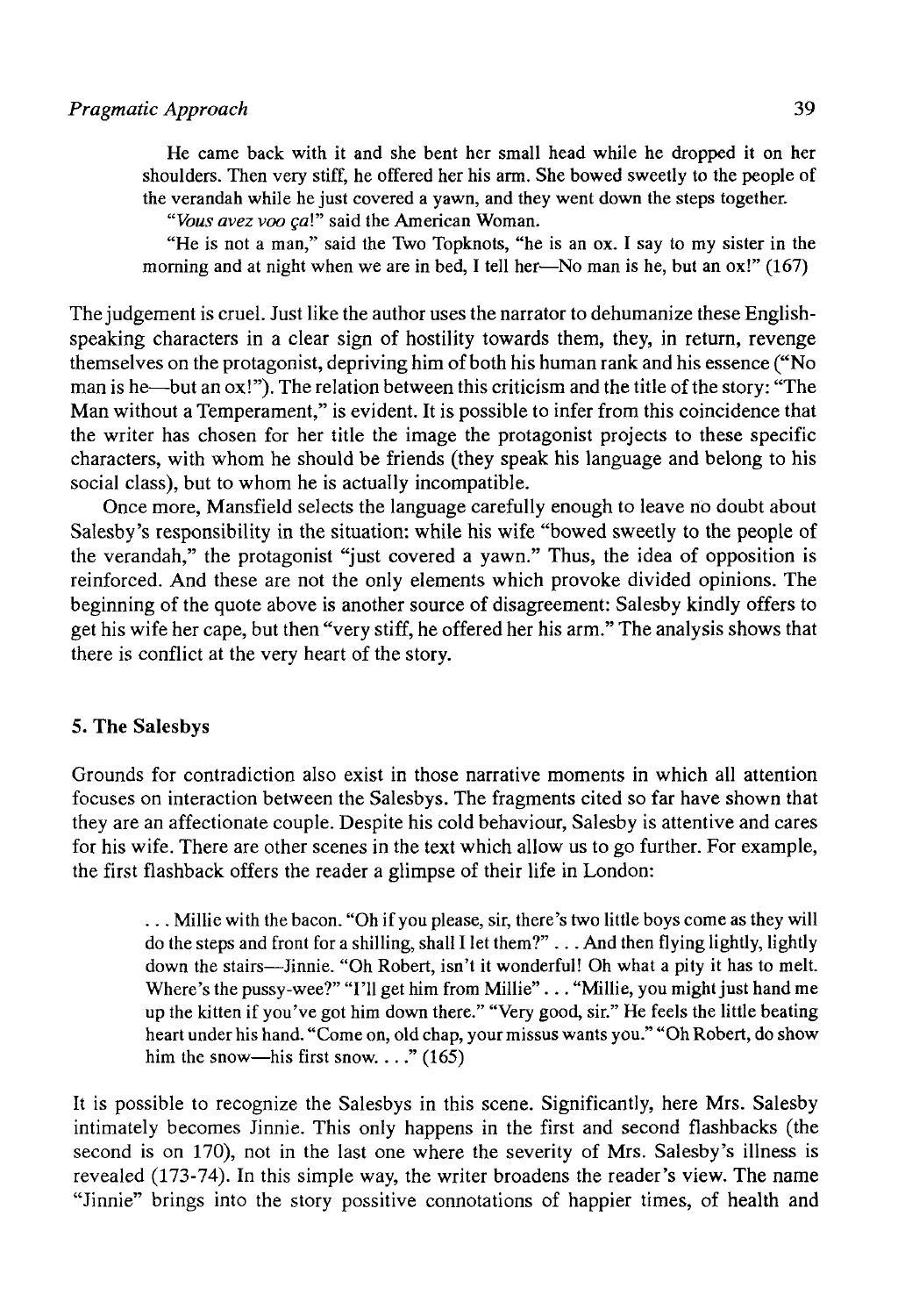normality. The language chosen for Mrs. Salesby is exactly the same as in the rest of the text: alliteration ("lightly, lightly"), emphatic exclamations ("Oh Robert, isn't it wonderful!," "Oh Robert, do show him the snow"). However, there is a remarkable difference in the description of her movements: Jinnie appears *"flying* lightly, lightly down the stairs," while "light *dragging* steps" had formerly introduced Mrs. Salesby (163). After reading this excerpt, Mrs. Salesby seems to be Jinnie's vanishing shadow, but Mr. Salesby is not even as much as a shadow.

At home, in London, Robert gives a totally different impression. He talks to Millie, the maid, and we must remember this never happens in the Pensión Villa Excelsior with the girl who is doing their room (163), or with Antonio, the waiter (164), or with any of the other characters. In London he sounds relaxed, sensitive ("he feels the little beating heart under his hand"), as opposed to the stiff coldness he exhibits for the most part of the story. However, there is a high degree of continuity in the way Mansfield introduces this new contrast in the protagonist. To begin with, while Salesby never calis his wife Jinnie, she repeatedly uses Robert to address her husband. Therefore, when the narrator talles about Robert in the flashbacks, the reader is not surprised. This is not the case with Jinnie, where the reader must investigate the language, the choice of words, Jinnie's personal style, to make sure that she and Mrs. Salesby are actually the same person. Furthermore, the present Salesby shows traits of the more sensitive Robert. For example, in the following dialogue:

> She turned to him and smiled "You do know what nutmegs smell like—do you Robert?" And he smiled back at her. "Now how am I going to prove to you that I do?" (164)

Having to understand the many contradictory facets of Salesby is already a challenge for the reader, one further complication is his wife's unconditional love for him. Mansfield uses the most perturbing episode in the story to make this clear. The Salesby walk across the garden and meet three little girls playing in two tubs, their dresses above their waist, their little drawers on the bush:

They screamed, their hair fell over their faces, they splashed one another. But suddenly, the smallest, who had a tub to herself, glanced up and saw who was looking. For a moment she seemed overcome with terror, then clumsily she struggled and strained out of her tub, and still holding her clothes above her waist, "The Englishman! The Englishman!" she shrieked and fled away to hide. Shrieking and screaming the other two followed her. In a moment they were gone; in a moment there was nothing but the two brimming tubs and their little drawers on the bush.

"How—very—extraordinary!" said she. "What made them so frightened? Surely they were much too young to . . ." She looked up at him. She thought he looked pale—but wonderfully handsome with that great tropical tree behind him with its long spiked horns.

For a moment he did not answer. Then he met her glance, and smiling his slow smile, *"Tres* rum!" said he.

Très rum! Oh, she felt quite faint. Oh why should she love him so much just because he said a thing like that. *Tres* rum! That was Robert all over. Nobody else but Robert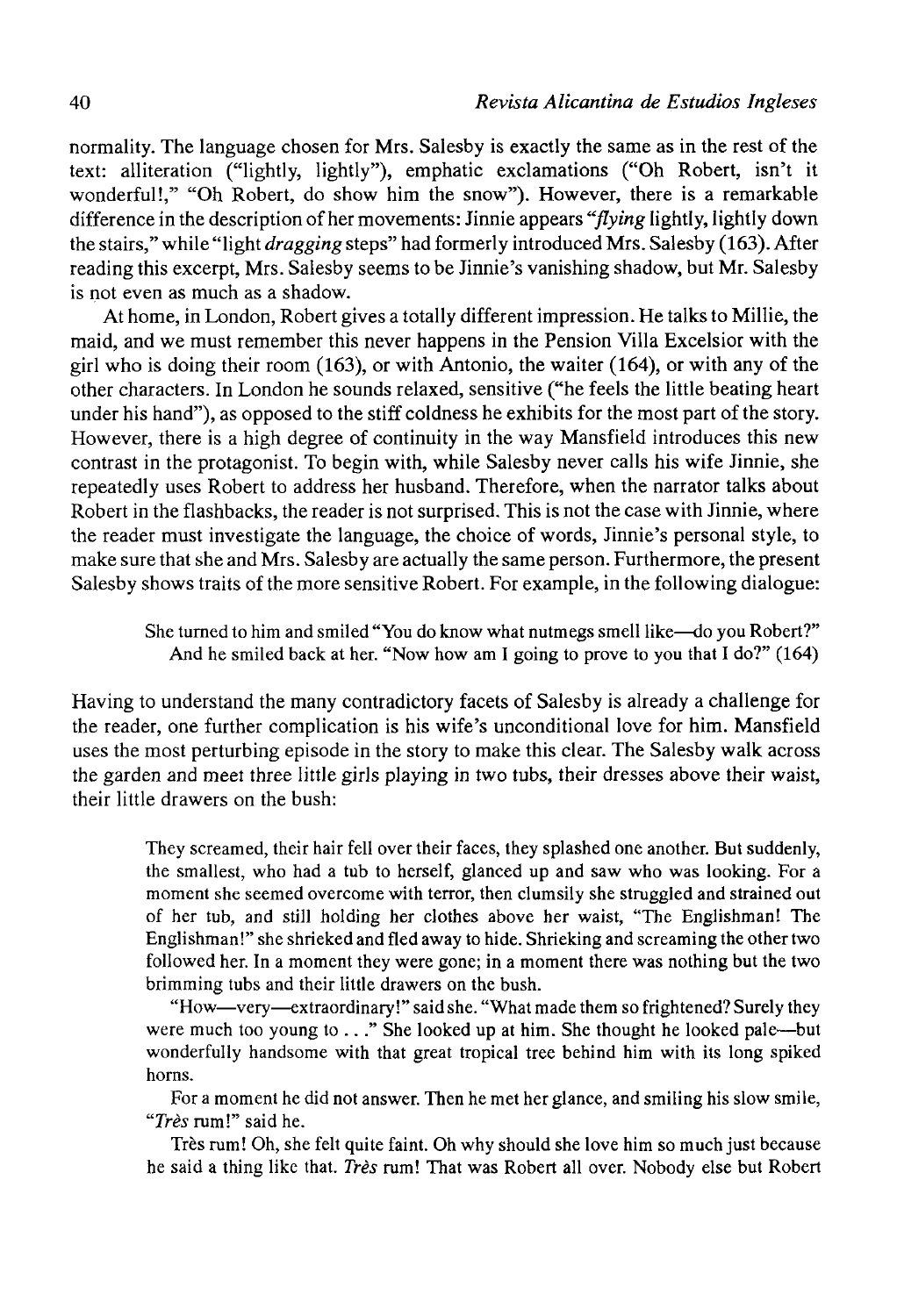could ever say such a thing. To be so wonderful, so brilliant, so learned, and then to say in that queer, boyish voice .. . She could have wept. (167-68)

There is dramatic contrast between the terror the girls feel ("overcome with terror," "clumsily . .. struggled and strained," "shrieked and fled away to hide," "shrieking and screaming") and Mrs. Salesby's admiration for her husband ("why should she love him so much"). This leads once more to the activation of contradictory opinions. Obviously, the reader does not profess the same admiration, and the clever combination of words ("Tres rum") does not suffice to erase from his/her memory the disturbing effect of this scene. Not even Mansfield seems to have taken the wife's side, because she construets the passage in an intentionally ambiguous way. The same is true of the narrator, who, at that precise moment, chooses to enter the woman's thoughts (free indirect style) instead of Salesby's, in spite of her loyalty to him. Only Mrs. Salesby seems to have no doubts.

#### **6. The local characters**

The last textual world in "The Man without a Temperament" belongs to the secondary characters native to the place where the action develops. They form a weak and limited group, but their presence is significant beyond the local colour they contribute to the story. The characteristic common to all these characters is that they are drawn as singular prototypes. Except for the waiter, Antonio, who speaks with Mrs. Salesby and receives a ñame, the others are just labelled: "the servant girl," "the driver," etc. In this way they become representatives of their class, as oceurs with the English speakers. But, unlike the latter, the former are not capitalized, they are not upgraded to convert them into "literary prototypes" (see section 8). On the contrary, they stay unimportant everyday characters, full of life, and totally satisfactory in their various roles.

Their portraits are vividly drawn. For example, "the servant girl" has "small impudent eyes," and addresses Salesby as she would any other foreigner: with irony and in French (the writer uses italics, indicating that it is not her native tongue: *"'Vous desirez, monsieur?'* mocked the servant girl" [163]). Meanwhile, Antonio, the waiter, puts on a mask of servile amability ("grinned Antonio") to speak to Mrs. Salesby (he addresses her as "Signora" and she calis him "Noble Antonio"), and takes it off as soon as he backs away ("Antonio wheeled sharply, stiffened, the grin went out of his face" [164]). They all respond to narration according to their own peculiar experiences: The little girls feel terror (167-68), the driver shows kind indifference (169). Mr. Queet, although not a native of this world, always acts as manager in his role of director of the Pension Villa Excelsior, a typical hotel for tourists and foreign residents on the Continent.

The way in which the local characters refer to the protagonist provides another piece of interesting information. Except for those who work in the hotel (the waiter, the servant girl, and the manager), the others (the driver and the girls) talk about Salesby as "The Englishman." This permits the author to place Salesby on a level with "The American Woman," "The Two Topknots," "The Honey Moon Couple," and "The General and Countess." Mansfield typifies him and turns him into yet another inhabitant of the literary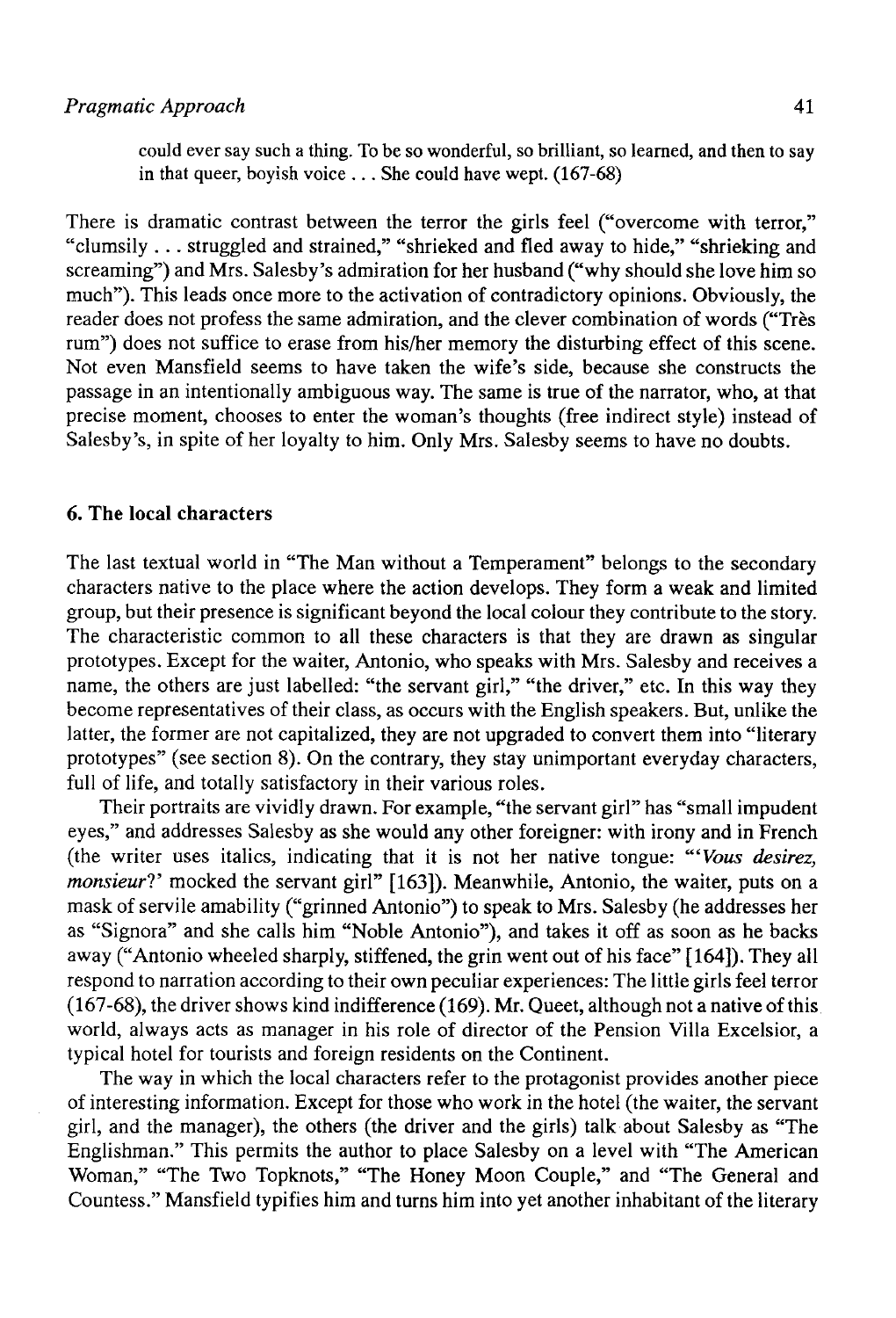universe she is trying to evoke. This is how the reader experiences a more distant view of Salesby, through the eyes of those characters who do not know him, who do not speak his language, and who identify him by reference to his nationality, the most superficial trait of his personality. Thus, the approach to the protagonist follows a pattern of concentric circles where he is the centre, his wife and her situation are beside him. Those who share his language, but do not understand him constitute the third cicle. The outer circle belongs to those characters who see him as yet another foreigner.

#### **7. The writer, the reader, and the character**

On these grounds, we can assert that the protagonist projects multiple and contradictory images. The three flashbacks in the text help clarify the circumstances which sorround the Salesby. The author gives an advantage to the reader over the secondary characters who lack this information. By now the reader knows that it is the situation which determines.the protagonists' behaviour (not in vain, the first title given to the story was "The Exile"); but its influence is not sufficient to explain everything. Not even the last part of the story—when Salesby recalls the day the doctor told him about his wife's severe condition and recommended he should accompany her in her remedial trip, and she explicitly stated her need of him—encourages the reader to decide whether he approves of the protagonist or not.

The story ends with Salesby giving his wife assistance one more time. She asks him: "do you mind awfully being out here with me?" Salesby answers this crucial question affectionately: "He bends down. He kisses her. He tucks her in, he smooths the pillow." When he finishes, in a new paragraph: "'Rot!' he whispers" (174). Interpreting these final words is by no means a one way road. What is Salesby qualifying as "rot"? His wife's condition, her words, the exile that has been imposed on him? All options are open to the reader. It will depend on the relationship s/he has established with the protagonist. This relationship may be one of empathy, dislike, or a mixture of both if ambiguity has finally prevailed. If we think of the language selected, and the narrative devices used by the writer, we can say that, for Mansfield, ambiguity triumphs. The various contradictions analysed so far favour this view. Let's just remember the more striking ones: (1) Mansfield abandons the protagonist in the most shocking episode of the story, the episode with the girls, (2) she chooses for the story the title which reflects the most hostile point of view, (3) she painstakingly describes Salesby's positive side, in his relation with his wife (168, 173), and very especially in the flashbacks.

Looking back, we see that the narration opens with a gesture of the protagonist which the reader interprets as a sign of doubt: "He stood at the hall door turning the ring, turning the heavy signet ring upon his little fingen" It is not an arbitrary sign, because it recurs several times in the story (162 [twice], 164,171,172). To make matters more complicated, at the end, it is the wife who turas the ring—just before she asks the crucial question: "'Give me your hand.' She turns his signet ring" (174). The feelings of doubt the protagonists share extend to the other participants in the literary interaction. There seems to be no other way to solve the problem but personal choice.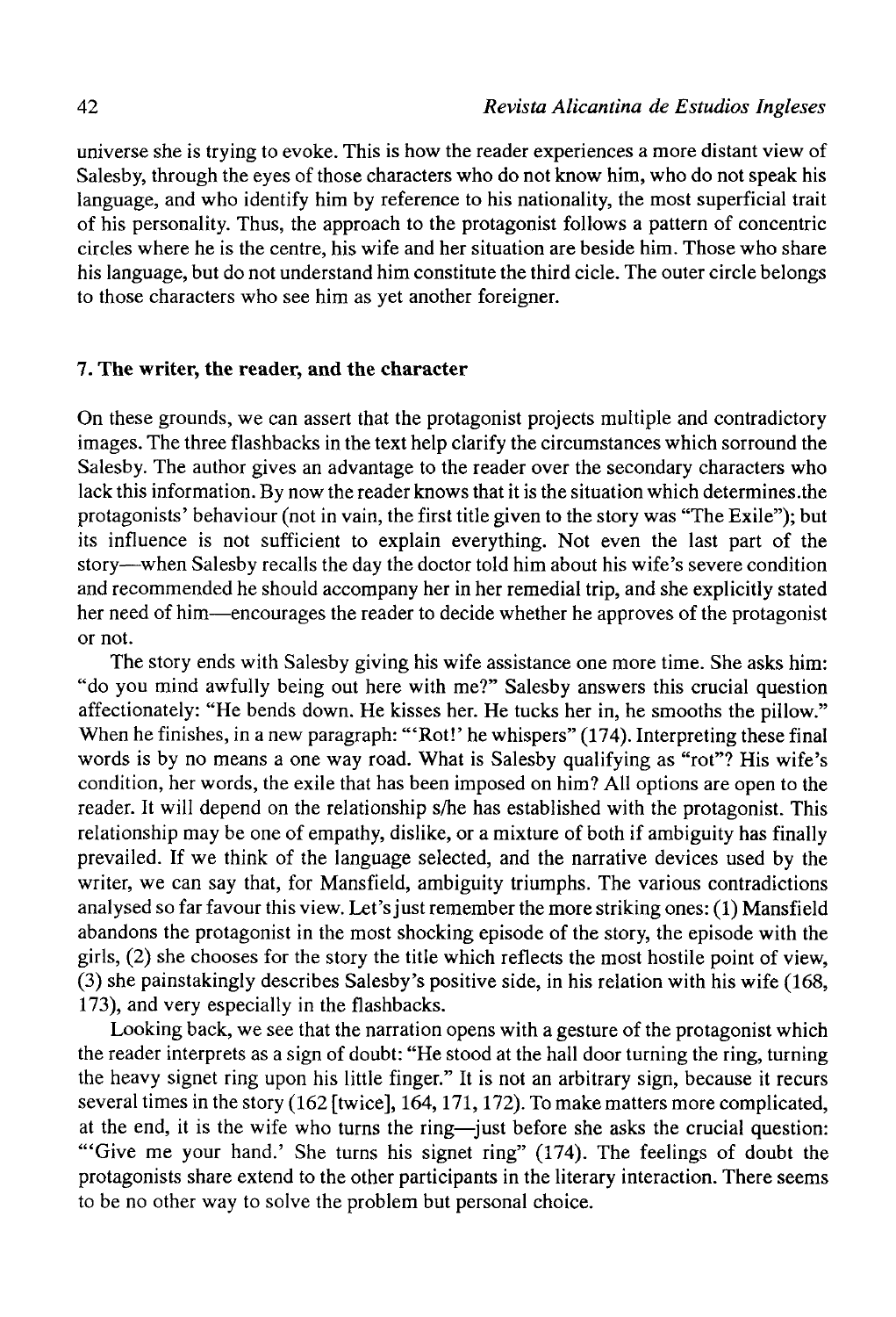#### *Pragmatic Approach* **43**

Actually, the reader's doubt, when s/he faces such a complex text, is the doubt the author has tried to create by showing all the angles of such a tragic situation. These angles are all embodied in the protagonist, and represented in his many ñames. For his wife, the protagonist is dear Robert; for the hotel employees, he is cold Mr. Salesby; for the English speakers, he is the contemptible "Man without a Temperament"; for the driver he is a foreigner , and for the girls a frightening being, although all four cali him "The English Man." At the end of the story, in her dreams, his wife calis him "Boogles" (174). This is an affectionate name which connects with biographic data (see Appendix). Each name activates different images, some of them quite incompatible. In a short story of 12 odd pages, the protagonist receives too many ñames and presents too many faces. Not surprisingly the reader questions his nature.

#### **8. Brief notes on the pragmatic-institutional level**

So far we have analysed aspects which belong to the pragmatic-communicative level. That is to say, aspects related to the differences and coincidences found in the readers' reactions to the story, and their correspondence with certain characteristics of the text. This is the basic pragmatic level which the literary text shares with all other types of texts (Alonso, "The Semantics and Pragmatics"). But there is also the pragmatic-ritual or institutionalized function, which is specific to the literary text. According to van Dijk, these properties of the literary text "are socially bound: they depend on the rules, conventions, norms, valúes and other properties of a culture or community" *(Studies in the Pragmatics* 247). At this level, the text acquires its quality not so much from its thematic or contextual components, but from the intertextual relations it establishes with other texts which belong to the same literary background. Here, the most important features are the innovations the text may introduce, and the impact it may have on the community.

In the institutional sense, "The Man without a Temperament" is innovative and surprising. Katherine Mansfield uses a well-known literary universe. The world she recreates was fully fashionable in the literature of her time: Henry James, E. M. Forster, Edith Wharton provide good examples. In their novéis, these writers explored the ways and valúes of the American visitors in Europe, of the Europeans in America, and of the British on the Continent. There is evidence that Mansfield had read James' work, and she knew E. M. Forster very well, both as a person and as a writer (see Alpers 255, 294-95). Mansfield makes use of the literary atmosphere shared by these writers to create "The Man without a Temperament," but she does not follow their tradition. She inverts the terms, and achieves a unique effect.

Mansfield introduces a series of drastic changes in the framework which is peculiar to this literary school. These changes should be easily noticed by a reader familiar with this type of text. First, she reduces the characters who, elsewhere, are the protagonists of universal dramas to mere stereotypes. With a careful selection of vocabulary, a set of labels, and capital letters, she converts them into static inhabitants of a conventional background, immutable observers whose only role is to pass ignorant and insensitive judgement on Salesby's behaviour. Second, she chooses as protagonists two characters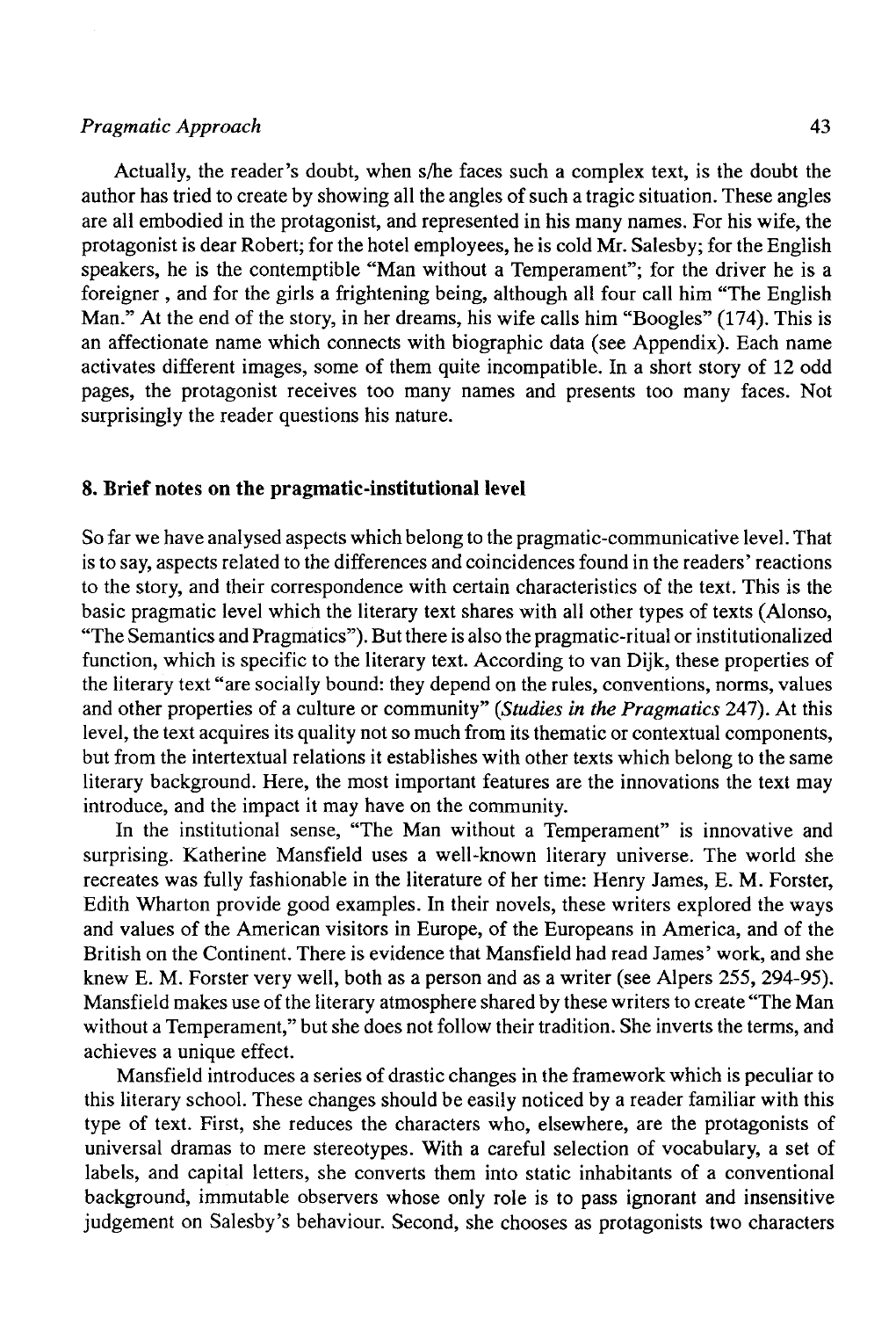who could be typical if they were not trapped in an extreme situation, and haunted by death. These conditions are extraordinary for this type of text. Furthermore, contrary to expectations, the problems presented in "The Man without a Temperament" have nothíng to do with the usual subjects: cultural shock, or extravagant social behaviour, although both pervade the action, personified in the different characters, and distorted by the writer's singular visión. Neither is death the moral which follows improper social behaviour, as it was, for instance, in Henry James' *Daisy Miller.* Just the opposite, it is a personal tragedy, which causes fear, and a million doubts. The analysis has shown that these doubts are essential parts of the language and the structure of the story, which the reader absorbs perhaps unconsciously. This is why the reading process is so complex, and interpretation so controversial.

## 9. Conclusión

"The Man without a Temperament" is a unique literary work both at the communicative and institutional levéis. With her characteristic style, Mansfield distributes the information in a way that surprises the reader, for there are too many hidden motives too soon. All the clues are given in the first two pages, but the reader is unable to puzzle out the answer. The story has been constructed with so much care and so much control of resources ("you know how I choose my words; they can't be changed" [Mansfield, *Letters andJournals*  143]) that one single reading may take the reader very far away from the author's plan. The text is full of signs which are markedly indefinite (for example the title). These signs become meaningful only when they are recovered. There is no evolution, only disclosure.

At the beginning, the reader may not wait to finish reading to interpret these signs, especially because s/he is not aware of the importance most of them have for the global meaning of the text. For Mansfield the signs are macrostructural, for the reader they are local. As a result, the reader's reaction may be very subjective because, when s/he attempts an interpretation, s/he lacks the clues. Only if the totality of the text is considered, do the writer and reader's attitudes approach. This is how Mansfield provides her narration with strong mechanisms of cohesión and coherence, while maintaining all expectations. The analysis of the primary pragmatic components: intention, action, and effect, demonstrates that the confusión is not arbitrary, but an essential constituent of the text. The consideration of the pragmatic-institutional aspects from an intertextual perspective allows us to appreciate the importance of Mansfield's contribution to this literary genre.

## Works Cited

Alonso, Pilar. "The Literary Text Type: Notes on a Method of Analysis Based on Text Linguistics and a Practical Application to Katherine Mansfield's "The Garden *Party.'"Atlantis* 13 (1991): 65-92.